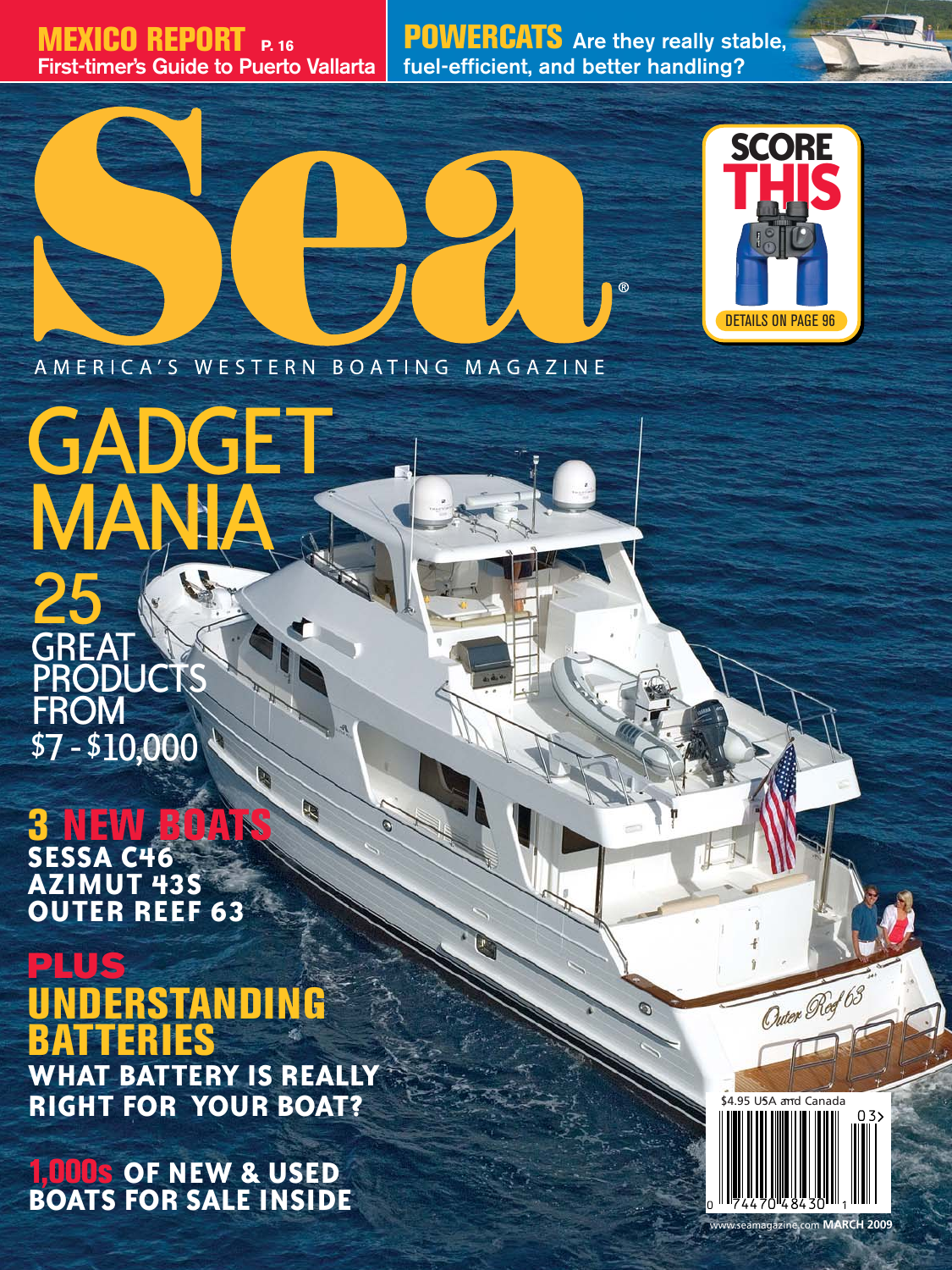

**Sea**Trial

# **Outer Reef 63**

PACKS A LOT OF POWER IN ITS PUNCH BY CHRIS CASWELL

**SOMETIMES WORDS CAN BE EMPTY.** Saying that a man is tough doesn't mean a thing, until he has to prove himself. The same goes for putting a label on a boat like "expedition yacht" or "long-range cruiser;" it doesn't mean anything until the boat is put to the test.

Outer Reef hasn't tried to slap a macho label on its new Outer Reef 63 foot raised pilothouse motoryacht. This is because they already know it's tough.

Outer Reef arrived on the scene a few years ago with one simple goal: build a classic pilothouse trawler suitable for extended cruising in luxury, comfort and safety. Again, those are just words, but Outer Reef has built its reputation on delivering exactly that product.

The 63-footer is a stretch version of the company's already successful 58-foot pilothouse trawler. The stretch was simple: They added a 5-foot cockpit to the motoryacht stern.

For starters I like the looks of the 63 better than the 58's. Somehow the extra length balances out the yacht and makes it sit lower visually, although in reality they are both the same height.

Second, that cockpit adds an

immense amount of flexibility to the yacht. It's a good place for boarding a tender or stepping onto a floating dock. It's also perfect for swimming off the transom platform. And it allows safe entry to the engine room through the watertight transom door. Cruisers will appreciate an invisible bonus: the vast amount of storage space created under the cockpit sole. It's a smart addition.

When it comes to building a boat tough, Outer Reef has chosen to follow two sets of standards that are accepted worldwide. First, it builds to the American Bureau of Shipping guidelines, which are extremely rigorous.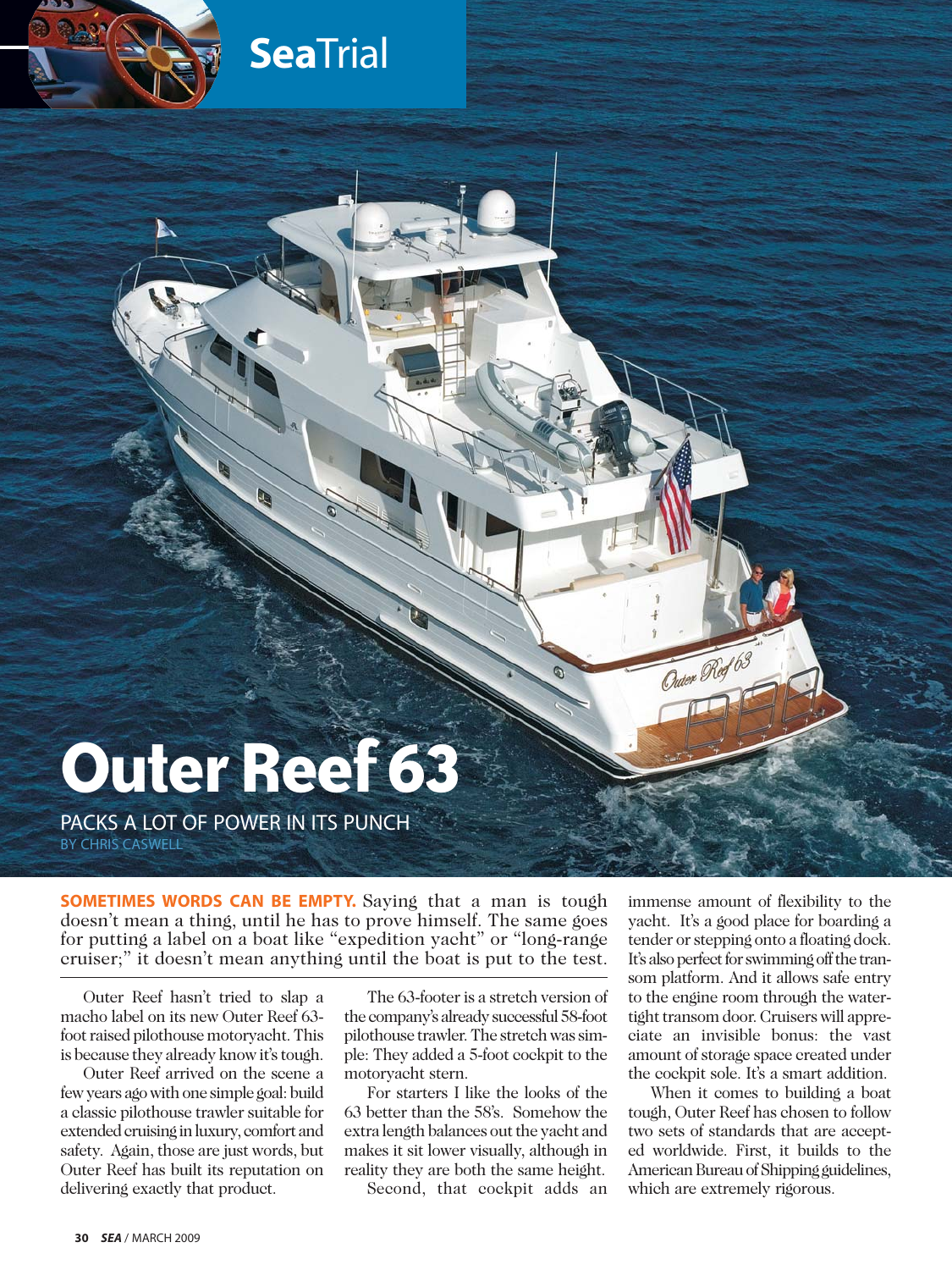## An **Inside** Look

Going one step further, it meets the design and construction requirements of the European Union Category A, Ocean. That's as high as the EU ratings go: Category A is for yachts expecting to encounter winds exceeding Beaufort Force 8 and seas exceeding 18 to 20 feet on long offshore voyages.

With the addition of the cockpit, the previous after deck becomes a "California deck" under the protection of the overhanging bridge deck. Here, a console over the engine room stairs separates two settees, and a pair of wing doors protects the area from spray and wind. A full enclosure could turn this into an all-weather living area, while still leaving the cockpit open for handling the yacht.

The salon is the one area where Outer Reef shows its flexibility when it comes to arrangement; in the case of our test boat there is an L-shaped settee with an expandable dining table to port and a pair of leather club chairs on the other side. This configuration allows comfortable dining for six and great views through the large side windows while under way, and the loose seats can be arranged to allow everyone to enjoy the 42-inch flat-screen Sharp TV on the forward bulkhead.

The interior finish is teak on this yacht, detailed with recessed valances for the reed blinds and burled wood inlaid into the mullions under Cantaluppi sconces. A choice of wood is also available; however, Outer Reef did an excellent job with its use of teak.

Take two steps up to the galley, overlooking the salon, where the cook and guests can carry on a conversation during meal preparations. The galley is equipped with all the amenities that you'd expect: GE Profile appliances including a five-burner cooktop, microwave/convection oven, dishwasher, trash compactor, and a two-door refrigerator and freezer. In the test boat Outer Reef used black granite on all the counter space, but a choice of finishes is available. Opposite the galley is a pantry with roller drawers.

The pilothouse fills the forward end of the house with an area to delight the cruising skipper. Watertight doors on each side lead to the Portuguese bridge, and the teak sole extending forward from





#### **TESTER'S OPINION:**

**"Built to face rugged conditions, luxuriously finished and well outfitted, the Outer Reef 63 should be on your short list of must-sees in this size range."**



**An L-shaped settee to port allows guests to look through the forward windows and have the same view as the skipper in his Stidd pedestal seat. The galley overlooks the salon where the cook and guests can carry on a conversation during meal preparation.**

the galley is perfect for entry in wet weather. An L-shaped settee to port allows guests to look through the forward windows and have the same view as the skipper in his Stidd pedestal seat.

The dash is trimmed in teak, with plenty of space to accommodate the two Raymarine E-120 monitors, the twin Caterpillar digital monitors, plus a plethora of other electronics. Just to the right of the skipper is a console for everything from a mug of hot coffee to binoculars, with a full-sized chart table to port, and storage underneath.

Electronics installers are going to be very happy, indeed, with the big crawl space under the helm console, allowing them complete access. In the stairwell next to the door leading to this area is the main AC and DC switch panel.

Continue down the stairwell and you'll find yourself in a foyer that hides a full-sized Bosch washer and dryer, along with a dedicated locker for soap and other supplies.

The master stateroom is amidships, spanning the full beam under the galley and pilothouse in the area of least motion. Twin portholes are concealed behind sliding Shoji screens above the athwartships king-size berth with a padded headboard. A pair of nightstands flanks the berth, which also has drawers underneath. A teak overhead treat-